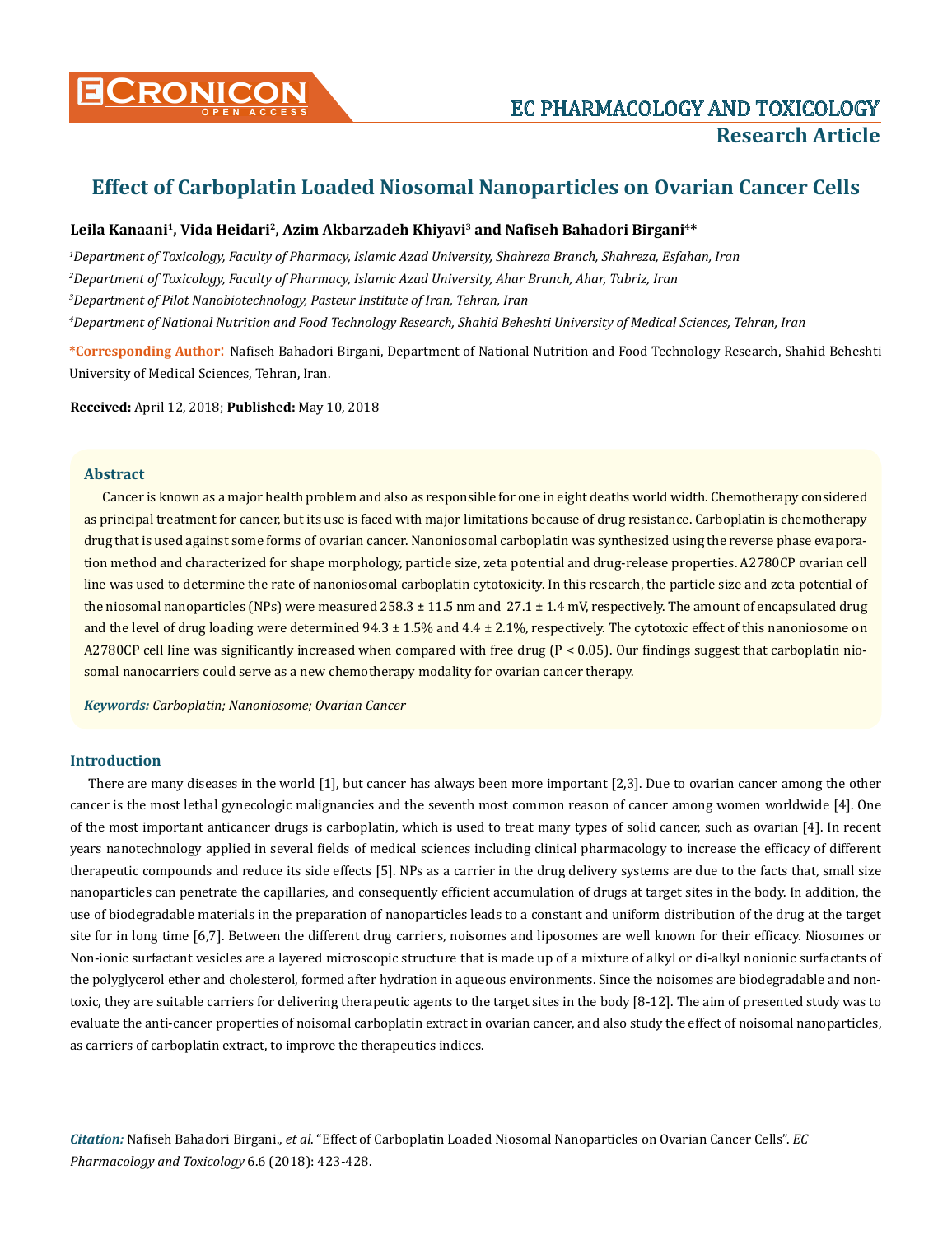### **Methods and Materials**

### **Products**

Carboplatin, cholesterol, and polyethylene glycol 5000 from Sigma-Aldrich Co., UK; Span 60 from Acros Co, Belgium; and RPMI 1640 cell culture medium from Gibco Co., Germany, were obtained. Also, the cell line A2780CP was purchased from the cell bank of Pasteur Institute in Iran.

#### **Nanoniosomal drug preparation**

Niosomal nanoparticles were synthesized using the reverse phase evaporation method. Briefly, approximately 15 mg of carboplatin, 200 mg of span 60, 100 mg of cholesterol, and 110 mg of polyethylene glycol 5000 (with the molar ratio of 65: 50: 8) were dissolved in 120 ml of ethanol 96% by heating at 37°C and stirring for 1 hour at 160 rpm. After perfect dissolving, the solvent was separated using a rotary. The obtained thin film was dissolved in 30 cc phosphate buffer (pH 7.2), which was added two times. Finally, the formulations were sonicated for 5 minutes using an ultrasonic bath (Bandelin Sonorex Digitec, Germany). Light microscopy (S-4160 scanning microscope, Hitachi, Japan) was employed to determine the surface and shape morphology of the produced nanoniosomes. To determine the rate of the entrapped drug, 20 mg of the formulation was centrifuged for 1 hour at 4°C and at 15000 rpm. Then, optical absorbance of the supernatant of each formulation was measured at 240 nm using a spectrophotometer (UV1800, Shimadzu Co). Encapsulation efficiency and the rate of drug loading were calculated by using formulas 1 and 2 respectively.

Encapsulation percent = 
$$
\frac{PC - CS}{PC} \times 100
$$
 (1)

In formula 1, PC: primary carboplatin and CS: carboplatin in supernatant in mg/ml

$$
Drug loading percent = \frac{C}{W} \times 100
$$
 (2)

In formula 2, C: carboplatin content in the nanoniosome and W: weight of nanoniosome in mg/ml.

Results were analyzed by the SPSS software version 11. Data are expressed as the Mean ± SD from three separate tests that examined duplicates.

### **Particle size and zeta potential analysis**

2 milligram of the formulation was dissolved in 5 ml of phosphate-buffered saline (PBS). After the determining of its absorption in 633 nm, the zeta potential and mean diameter of the nanoniosome were measured using a Zetasizer (Nano ZS3600, Malvern Instruments, UK).

#### **Cytotoxicity assay**

A2780CP cell line was cultured in RPMI 1640 containing 10% fetal bovine serum, 100 μg/ml streptomycin, and 100 U/ml penicillin. Cytotoxicity testing was performed using MTT assay [12]. After 48 hours of exposure, the supernatant was removed, and then 100 µl of a solution of MTT was added to the cells. After 1 hours of incubation, 100 µl of isopropanol solution was added to the culture medium. After 30 minutes, the optical absorbance of the formazan product was read at 570 nm using a plate reader (Synergy Multi-Mode Elisa Reader, Bio-Tek, USA). Finally, IC50 was calculated by using the pharm program.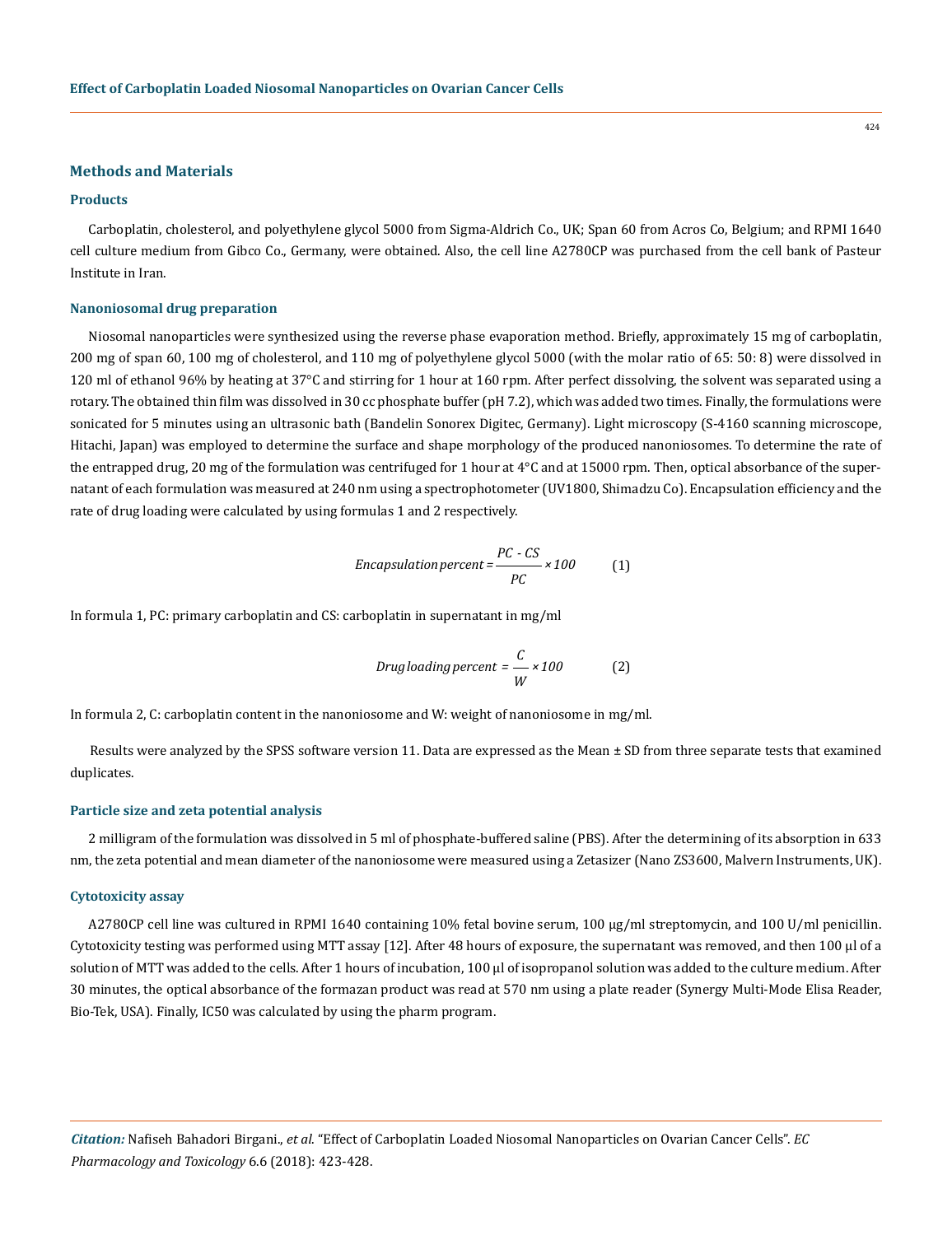# **Results**

## **Particle size and zeta potential analysis**

The mean size of nanoniosomal carboplatin and potential of zeta were determined as 258.3 ± 11.5 nm (Figure 1) and 27.1 ± 1.4 mV, respectively.



### **Surface morphology**

As shown in figure 2, Light microscopy images revealed that the carboplatin nanoniosomes had spherical and smooth surfaces.



*Figure 2: Light microscopy of carboplatin loaded on PEGylated niosomal nanoparticles.*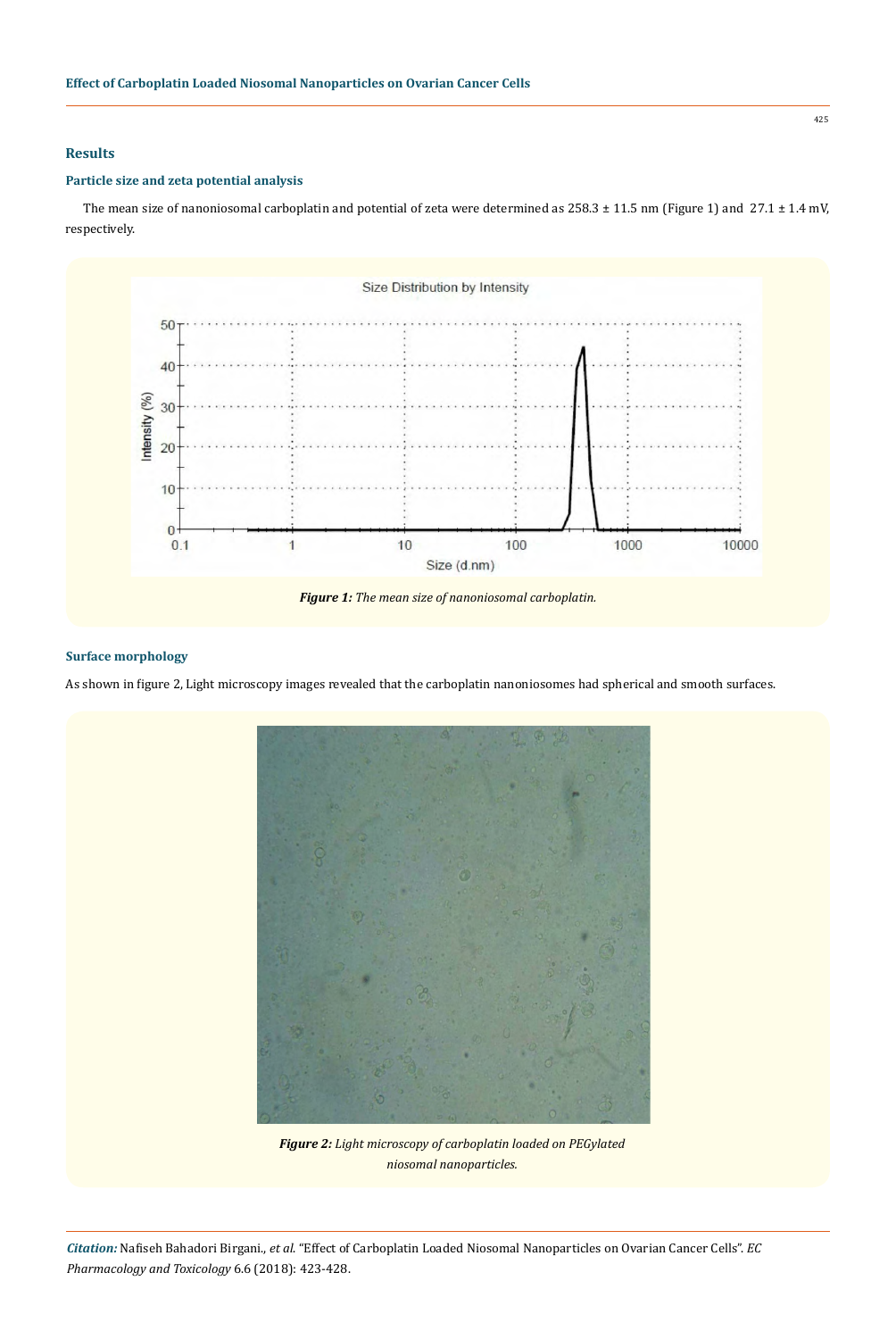### **Encapsulation efficiency and drug loading studies**

According to formulas 1 and 2, the encapsulation efficiency and drug loading contents were calculated  $94.3 \pm 1.5\%$  and  $4.4 \pm 2.1\%$ , respectively.

### *In vitro* **drug release studies**

As shown in figure 3, carboplatin released from the nanoniosome to PBS buffer was measured during time intervals of 1, 2, 4, 10, 23, 27, 31 and 48 hours using the standard curve of carboplatin. The results show the maximum amount of carboplatin released from nanoniosome during 48 hours at about 70%.



*Figure 3: Release of carboplatin from carboplatin Nano Niosome.*

### **Cytotoxicity assay**

As shown in table 1, in comparison between this three treated cases, higher cytotoxic effects were obtained in all nanoniosomal carboplatin concentrations toward free carboplatin and nanoniosomal.

|         | Ovarian ell Line   Nanoniosomal carboplatin   F-Carboplatin   Nanoniosomal   P value |                  |                  |          |
|---------|--------------------------------------------------------------------------------------|------------------|------------------|----------|
| A2780CP | $40.8 \pm 7.4$                                                                       | $110.4 \pm 11.6$ | $1220.4 \pm 9.9$ | P < 0.05 |

*Table 1: The cytotoxicity effects of Carboplatin in the standard form or encapsulated into Niosome nanoparticle. Results were expressed as mean ± 5% values of three independent experiments.*

*Citation:* Nafiseh Bahadori Birgani., *et al*. "Effect of Carboplatin Loaded Niosomal Nanoparticles on Ovarian Cancer Cells". *EC Pharmacology and Toxicology* 6.6 (2018): 423-428.

426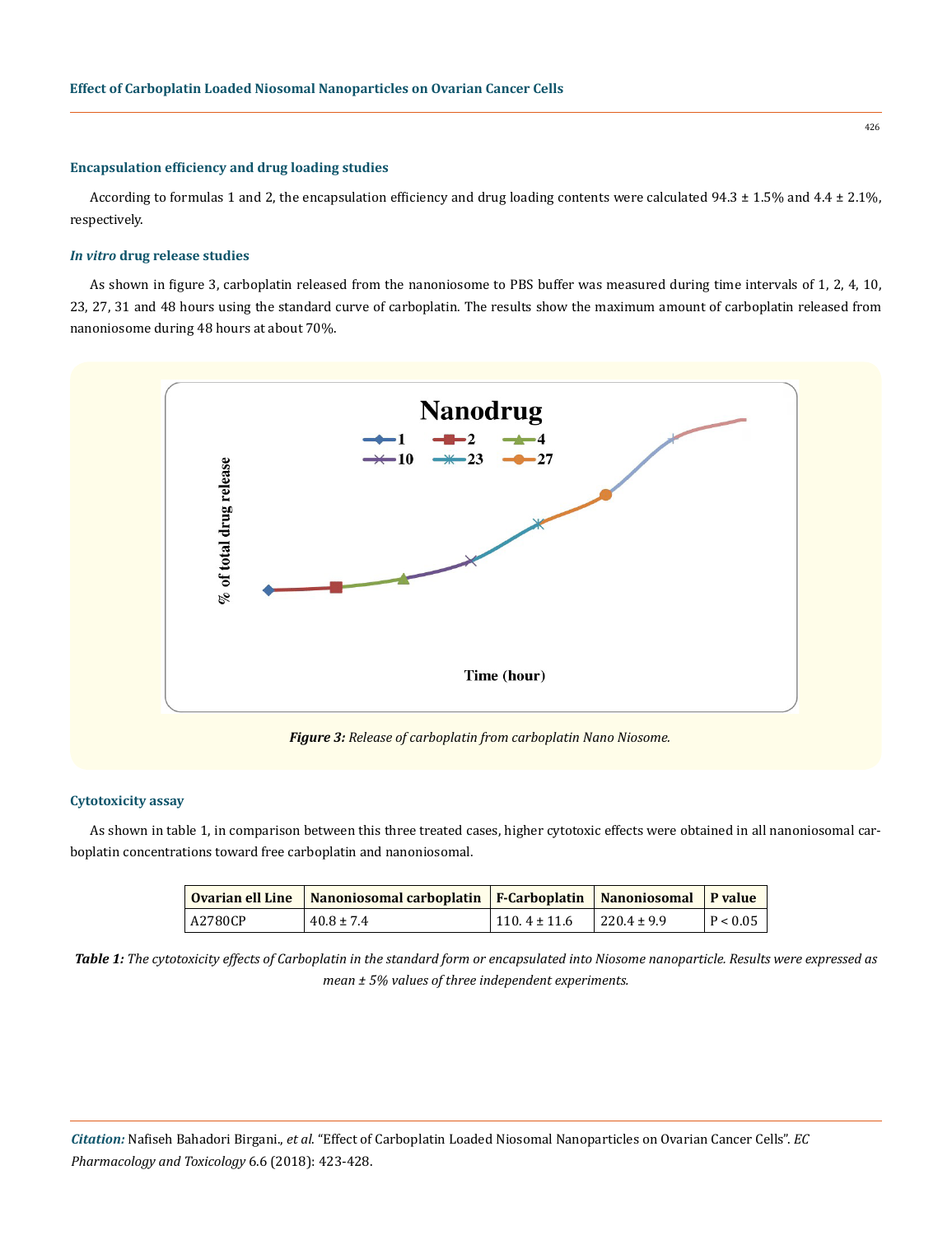### **Discussion**

The aim of this study was to optimize and evaluate the effects of carboplatin loaded on noisome on ovarian cancer cells. The results indicated an increase in the cytotoxic effects of carboplatin loaded onto NPs compared to the standard drug. In general, NPs production methods have been proven to improve targeted drug delivery [9]. However, the nanonoisomal material used in drug delivery, its toxicity and physicochemical properties are a very important aspect that needs to be evaluated [11]. A drug delivery on tumor tissue is one of the main challenges of drug biotechnology. One of the most widely used noisome is neuromas, which can drive drugs to targeted cells. Leila Kanaani and colleagues in 2017 loaded cisplatin on the noisome to produce and optimize the formulation to improve its bioavailability. In this study, PEG and cholesterol were evaluated for retention percent, drug release, and size. They concluded that with the presence of surfactants, it increased the release rate of the drug from the NPs and also increased drug-trapping efficiency [9]. In this research, carboplatin was loaded onto noisomal nanoparticles by reverse phase evaporation method. After describing nanoparticles, the polyethylene glycol composition was used to optimize the formulation [4]. Although the loading rate in this study was low, however, since these nanoparticles were prepared in the presence of polyethylene glycol, they tend to remain intact. This results in longer nanoparticles remaining in the bloodstream, resulting in increased drug efficacy [4]. Mr. Zarei and his team in 2013 [11] examined the nano-noisomal paclitaxel in breast cancer category. In this study, the amount of drug release was calculated at 8% in 48 hours. Their results showed that the cytotoxicity of the paclitaxel nanonoisome was superior to that of the free drug. In the current study, drug release in 48 hours of carboplatin release from NPs was reported to be about 70%, which had an upward and slow release during 48 hours. Our research results suggest that nanonoisomal carboplatin has more cytotoxic effects than the standard drug on the ovarian cancer category, which will be a good alternative to chemotherapy in the near future.

## **Conclusions**

Considering the preparation method, it seems that reverse phase evaporation is appropriate method to this method. It could be concluded that niosomes application in ovarian cancer is effective therapeutic strategy. The comparison between cytotoxicity effects of the Nano niosomal carboplatin with free drug shows the higher efficiency of nano niosomal carboplatin in destroying mention all cell line. Thus, this formulation may be an alternative chemotherapeutic candidate for ovarian cancer in the future.

### **Acknowledgment**

This work was financially supported by Pilot Nanobiotechnology Department, Pasteur Institute of Iran.

### **Conflict of Interest**

The authors declare that there is no conflict of interest.

### **Bibliography**

- 1. Ebrahimi Far M., *et al*[. "Comparison of Biochemical Factors and Liver Enzymes in type 2 Diabetes Patients and Healthy Individuals".](http://bepls.com/jan2015/1.pdf) *[Bulletin of Environment, Pharmacology and Life Sciences](http://bepls.com/jan2015/1.pdf)* 4.2 (2015): 1-4.
- 2. Ebrahimi M., *et al*. "Breast Cancer; Treatment and Prevention". Publisher: Lambert Academic Publishing (2017).
- 3. Ebrahimi M., *et al*. "Nano Drug Delivery to Brain Cancer". Publisher: Lambert Academic Publishing (2017).
- 4. Ebrahimi Fa M., *et al*[. "Preparation, Characterization and Cytotoxic Effects of Pegylated Nanoliposomal Containing Carboplatin on](https://link.springer.com/article/10.1007%2Fs12291-016-0596-3)  Ovarian Cancer Cell Lines". *[Indian Journal of Clinical Biochemistry](https://link.springer.com/article/10.1007%2Fs12291-016-0596-3)* 32.2 (2017): 230-234.
- 5. Ebrahimi M., *et al*. "Nanotechnology: Science Developed in Medicine". Publisher: Lambert Academic Publishing (2017).